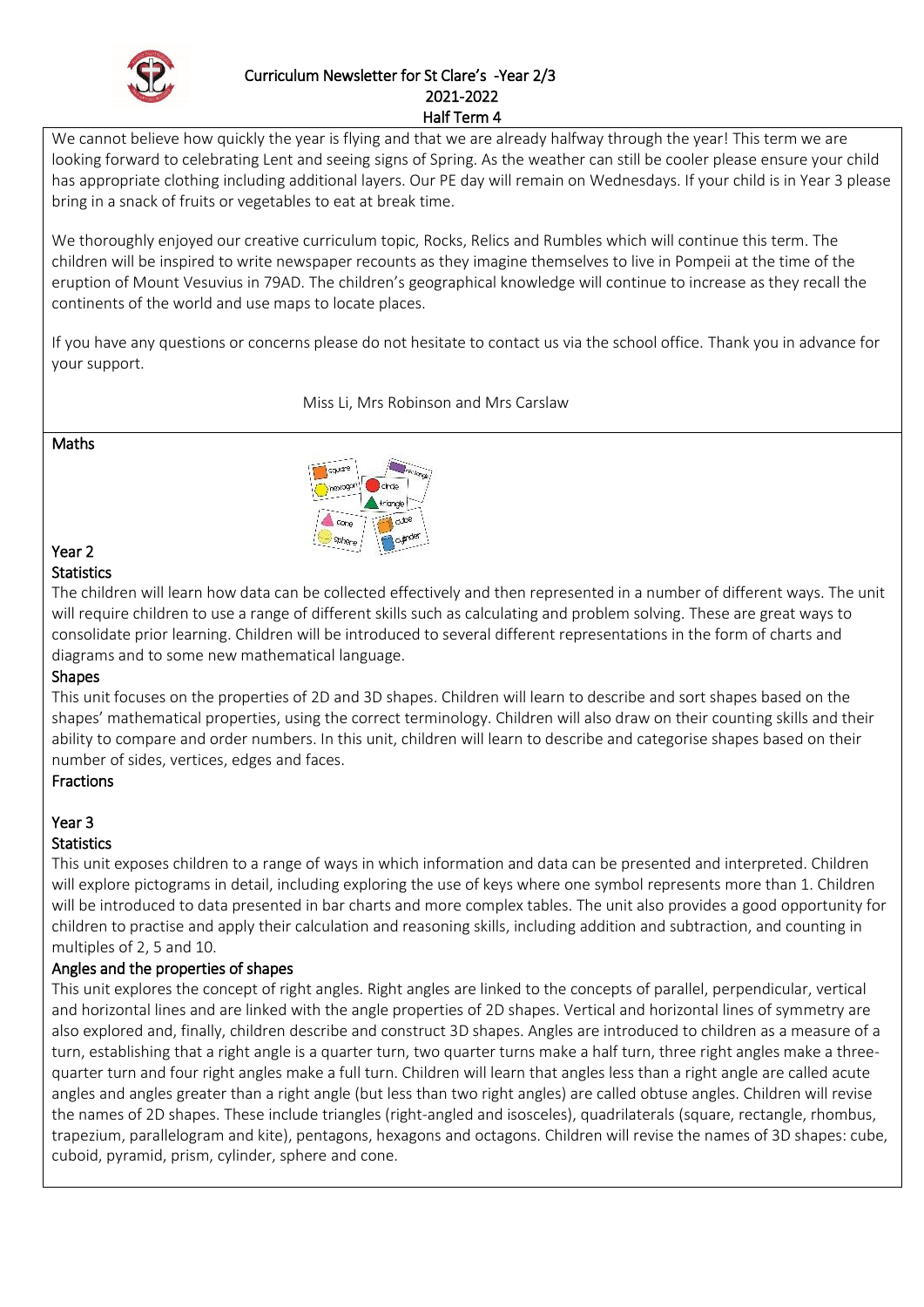#### English **Writing**



Our geographical and historical work on volcanoes and earthquakes will inform and inspire our writing about a real event, the eruption of Mount Vesuvius in 79AD. The text, Escape from Pompeiii' by Christina Balit will also inspire the children's newspaper report writing.

#### Reading

Our class will be developing their reading skills through weekly guided reading sessions with a teacher. The children will also taught phonics with their year group.

#### Grammar

The children in Year 2 will focus on suffix endings, different sentence types, progressive form of verbs in the past tense. The children in Year 3 will consolidate verb tenses and learn about suffixes, preposition words and subordinate clauses.

#### RE

## Our Year 2 topic for this term is, "The Mass."



- I can recognise the links between the Mass and why it is important to Catholics.
- I can recognise the link between the Last Supper and the Mass. I can give clear, simple descriptions of parts of the Mass.
- I can give simple descriptions of some special signs and actions performed in Church and at Mass.



#### Our Year 3 topic for this term is, "Mary, our Mother"

- I can retell one of Jesus' stories of forgiveness.
- I can make simple links between stories and Jesus' teaching about forgiveness.
- **•** I can make simple links between our choices and their consequences.
- I can describe with increasing detail and accuracy the steps involved in the Sacrament of Reconciliation.

#### PE

This term we are focusing on short tennis and dodgeball. We will also continue with our Daily Active Challenge, carrying out ten minutes of activity time on non PE days for physical and mental benefits.